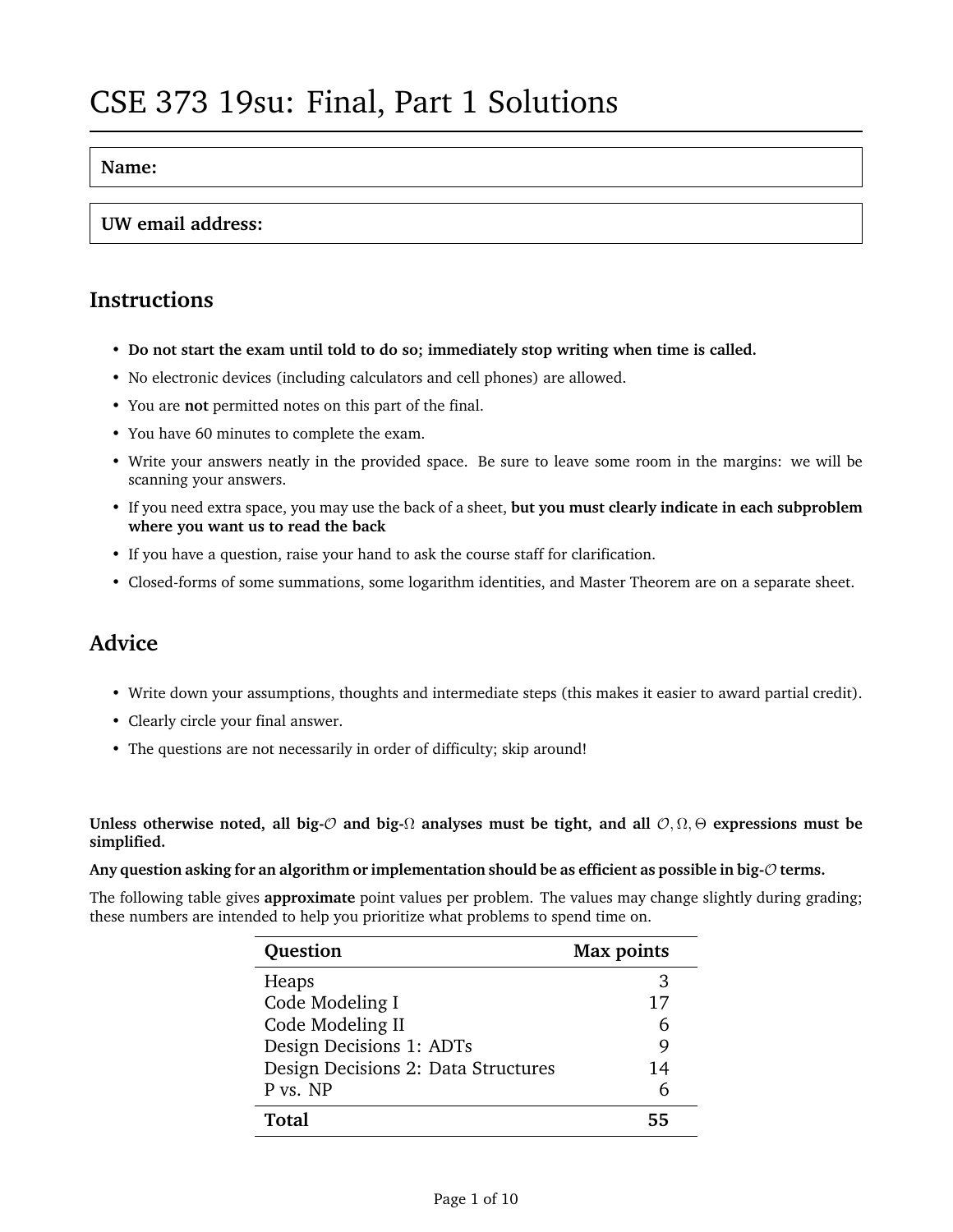## **1. Heaps**

Consider the following heap:



Suppose we call removeMin on the heap above. What is the state of the heap after the call? Draw the heap in the empty tree below. Leave any null/non-existent nodes blank in the tree.

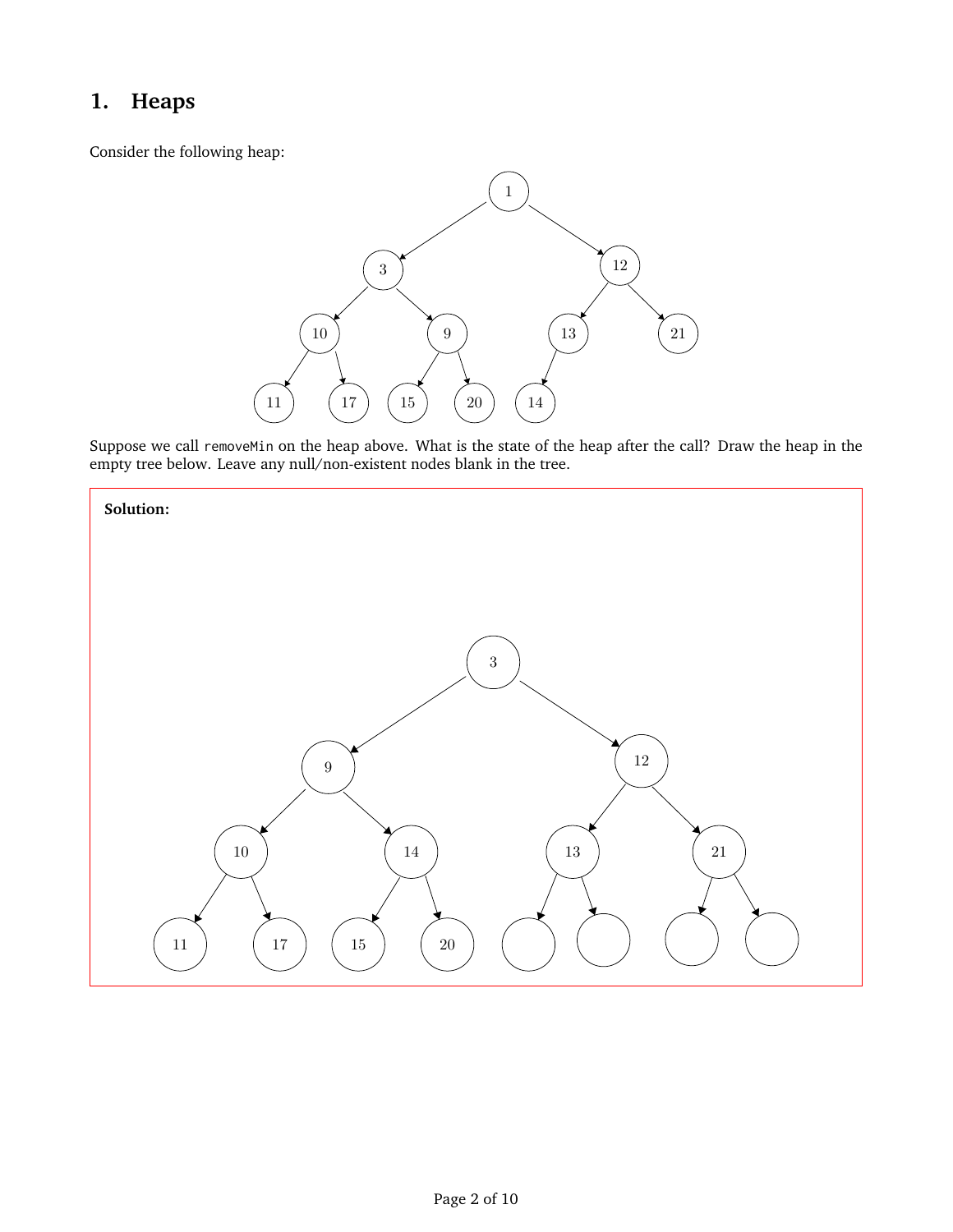## <span id="page-2-0"></span>**2. Code Modeling I**

The DirectedGraph class below represents a **directed** graph. Each Vertex can iterate over its outneighbors, getting the next neighbor in  $\Theta(1)$  time. The data structure g. vertices can also iterate over all the vertices (in no particular order), with each operation taking  $\Theta(1)$  time. Finally the ArrayDisjointSets data structure implements both path compression and union-by-rank (as discussed in lecture, and you implemented in project 4).

```
1 public void mystery(DirectedGraph g) {
2 ArrayDisjointSets<Vertex> forest = new ArrayDisjointSets<>();
3 AVLTreeDictionary<Vertex, Boolean> seen = new AVLTreeDictionary<>();
4 for (Vertex v : g.vertices) {
5 seen.put(v, false); // referenced in parts (c) and (d)
6 forest.makeSet(v);
7 }
8 for(Vertex v : g.vertices) {
9 if (!seen.get(v)) { // referenced in part (d)
10 seen.put(v, true); // referenced in part (d)
11 mysteryHelper(g, v, forest, seen);
12 }
13 }
14 }
15
16 private void mysteryHelper(DirectedGraph g, Vertex v, ArrayDisjointSets<Vertex> forest,
17 AVLTreeDictionary<Vertex, Boolean> seen) {
18 LinkedListQueue<Vertex> q = new LinkedListQueue<>();
19 \qquad \qquad \mathsf{q}. enqueue(\mathsf{v});
20
21 while (!q.isEmpty()) {
22 Vertex curr = q.dequeue();
23 for (Vertex u : curr.outNeighbors()) {
24 if (!seen.get(u)) { // referenced in part (d)
25 q.enqueue(u);
26 seen.put(u, true); // referenced in part (d)
27 }
28 if (forest.findSet(curr) != forest.findSet(u)) {
29 forest.union(curr, u); // referenced in parts (a) and (b)
30 }
\left\{\right. \right. 31 \left.\right\}32 }
33 }
```
Each of the following questions should be answered in terms of m (the number of edges of g) and/or n (the number of vertices of g).

(a) What is the tight big-O for the worst-case running time of line [29](#page-2-0) the **first** time it is executed?

**Solution:**  $\mathcal{O}(1)$ .

(b) What is the tight big- $\mathcal O$  for the worst-case running time of line [29](#page-2-0) (on any single execution, not necessarily the first time)?

**Solution:**  $\mathcal{O}(1)$ . Notice we called find on curr and u just before the union call, so the paths were just compressed, and the union itself will take  $\mathcal{O}(1)$  time.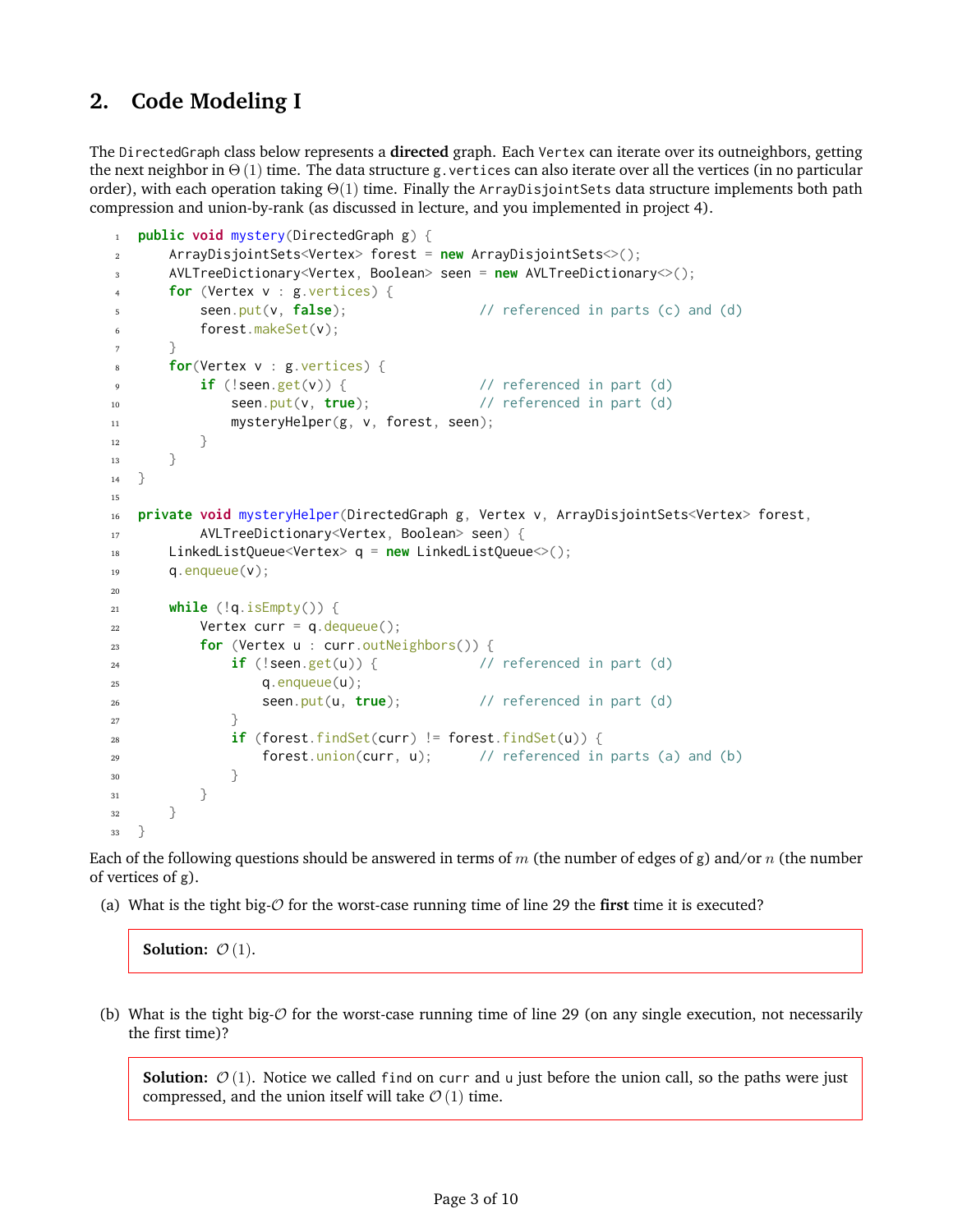(c) What is the tight big-O for the worst-case running time of line [5](#page-2-0) (on any single execution, not necessarily the first time)?

**Solution:**  $O(log n)$ .

We're continuing our analysis of mystery. The code is copied on the bottom of the page for your convenience.

(d) What is the tight big- $O$  for the worst-case total time used over all operations involving the seen dictionary. I.e. you should add up the total time taken for all executions of lines [5,](#page-2-0) [9,](#page-2-0) [10,](#page-2-0) [24,](#page-2-0) and [26.](#page-2-0)

**Solution:** Line 5, 9, 10 will be executed *n* times. Line 24, 26 will be executed *m* times. All the operations for AVLTreeDictionary is  $\mathcal{O}(\log n)$ . So in total the running time is  $\mathcal{O}((m+n)\log n)$ .

(e) What is the tight big-O for the largest **number of times** union can be called on forest?

**Solution:**  $\mathcal{O}(n)$ . This happens when the graph is weakly-connected.

(f) What is the tight big- $O$  for the worst-case overall running time of mystery? For this question, assume that operations on forest took the in-practice running time, but otherwise do worst-case analysis.

**Solution:**  $\mathcal{O}((m+n)\log n)$ .

(g) What are the sets in forest when the method ends? (Your answer should be a graph theory term.)

**Solution:** Weakly connected components.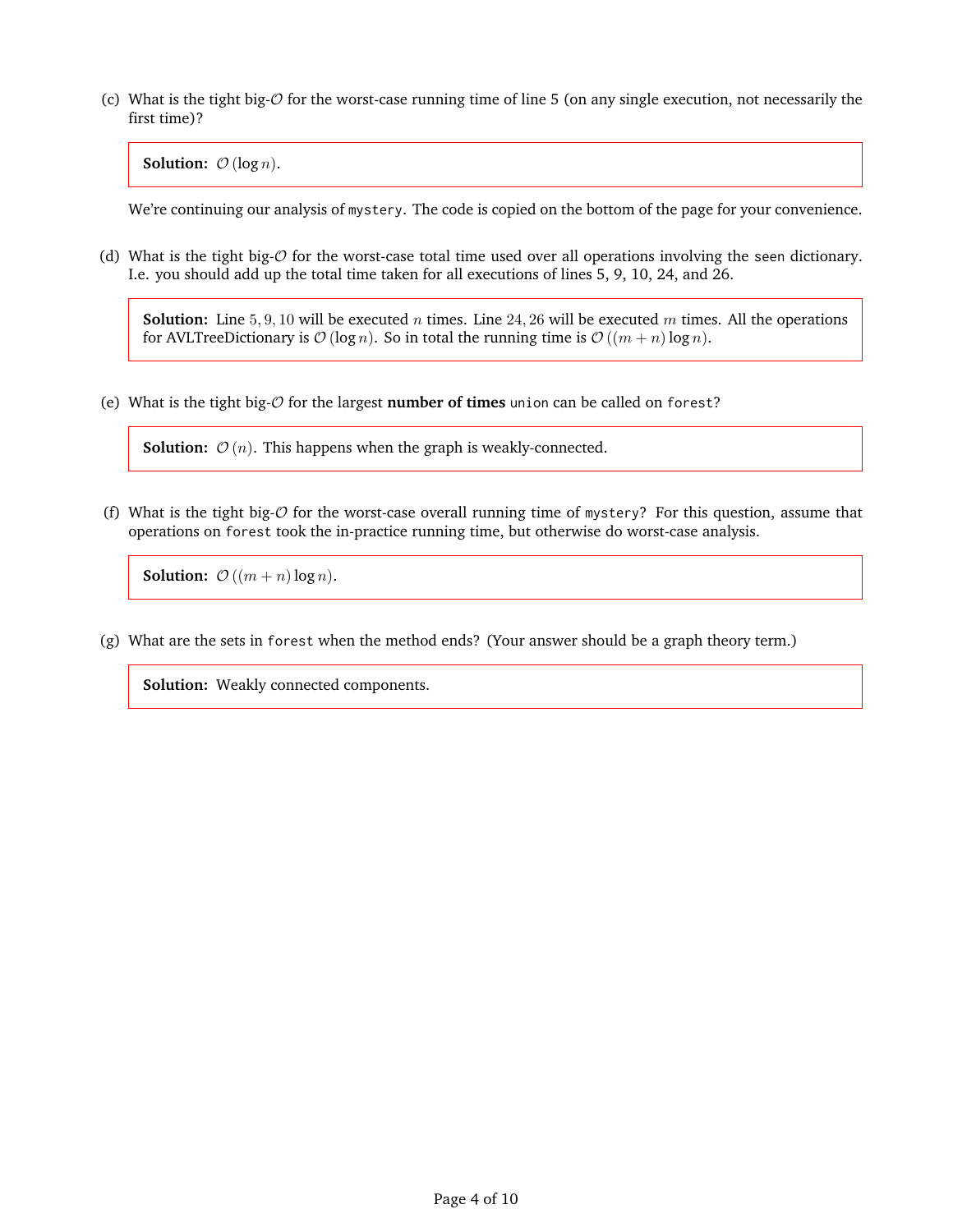## **3. Code Modeling II**

```
1 public void stoogeSort(int[] input) {
2 stoogeSortHelper(input, 0, input.size-1);
3 }
4
5 private void stoogeSortHelper(int[] input, int lo, int hi) {
6 if (input[lo] > input[hi]) {
7 \quad \text{int temp} = input[lo];\text{input}[lo] = \text{input}[hi];9 input[hi] = temp;
10 }
11
12 int third = ((hi - lo) + 1) / 3;13 if (third == 0)
14 return; //ends this call, takes O(1) time.
15
16 stoogeSortHelper(input, lo, hi-third);
17 stoogeSortHelper(input, lo+third, hi);
18 stoogeSortHelper(input, lo, hi-third);
19 }
```
(a) Write a recurrence  $T(n)$  for the worst-case runtime of the method stoogeSortHelper, where n is hi - lo + 1 (i.e., the number of elements in the current subarray). Do not worry about finding the exact constants for the non-recursive term (for example, if the running time is  $A(n) = 4A(n/3) + 25n$ , you need to get the 4 and 3 right, but don't have to worry about getting the 25 right).

**Solution:**

 $T(n) = \begin{cases} 3T(\frac{2}{3}n) + 6 & \text{if } n \geq 3 \end{cases}$ 5 otherwise

(b) What are  $a, b, c$  in the Master Theorem for your recurrence? (You may want to consult the cheatsheet.)

**Solution:**  $a = 3, b = 3/2, c = 0$ .

(c) Write the inequality for Master Theorem, and use it to find the big-Θ worst-case running time of the algorithm. Do not worry about making the big-Θ bound look nice.

**Solution:**  $\Theta\left(n^{\log_{3/2}(3)}\right)$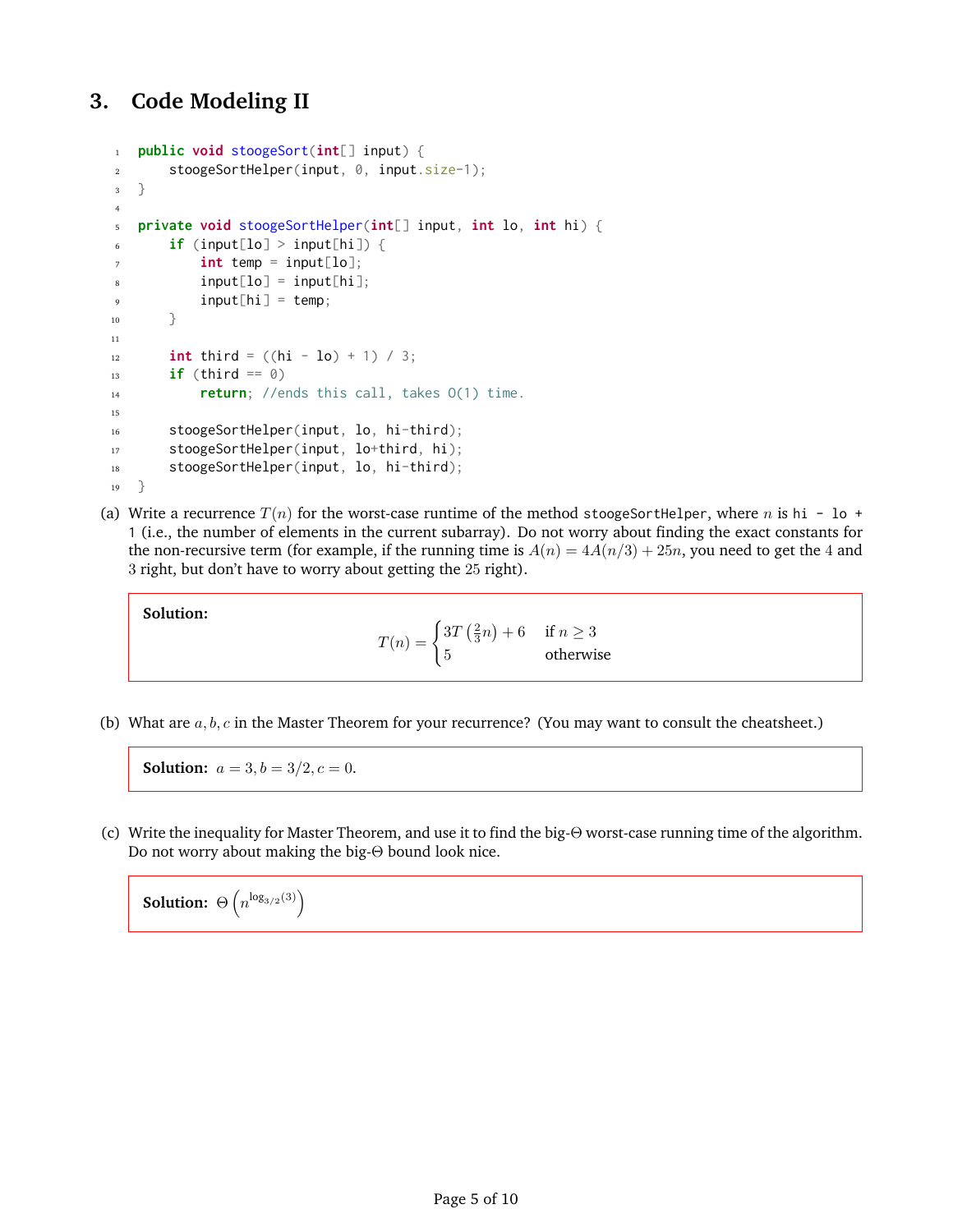## **4. Design Decisions 1: ADTs**

The startup you're working at has finally gotten big enough to start a real code-base for internal projects. Your project manager has put you in charge of each of the following projects.

For each of them choose the most appropriate ADT below, and briefly explain how you would use it in the scenario. In your explanation, please provide ADT specific information as needed. For example if your answer involves a dictionary, explicitly declare what the keys and values are. (1 sentence)

Briefly justifying your thought process may help us award partial credit if you interpret the problem differently than we expect (at most 1 sentence).

#### Dictionary, Priority queue, Union-Find, List

(a) The CEO is convinced projects will go faster if he just puts more people on them. He keeps taking teams and combining them into one big team. You need to be able to quickly tell any employee who their boss is, even through all the reorganization. (The CEO never splits teams up, he just combines them)

**Solution:** Union-Find. Each team is represented by a set, the root can be the boss as long as new team is led by one of old bosses (otherwise can add an extra field to root listing boss).

Finding boss can be implemented with findSet operation. And combining teams can be implemented by union operation.

(b) You are in charge of implementing a storage system for organizing all the bug reports clients have made. Because clients often complain about nothing, you've marked each report with how bad of a bug it is, and want to ensure developers handle the worst bugs first.

**Solution:** Priority queue.

Each report is weighted by the badness of the bug. Then report with worst bug will appear first in the queue and be handled first.

(c) The co-founder has decided everyone needs to relax with a "fun" team-bonding scavenger hunt. She comes to you with a piece of paper, showing all employees divided into 3 groups. You need to set up a data structure so that whenever an employee enters a code, it will show them the names of everyone on their team (but not the other teams).

**Solution:** Dictionary. The key is the employee, and the value is the names of everyone on their team.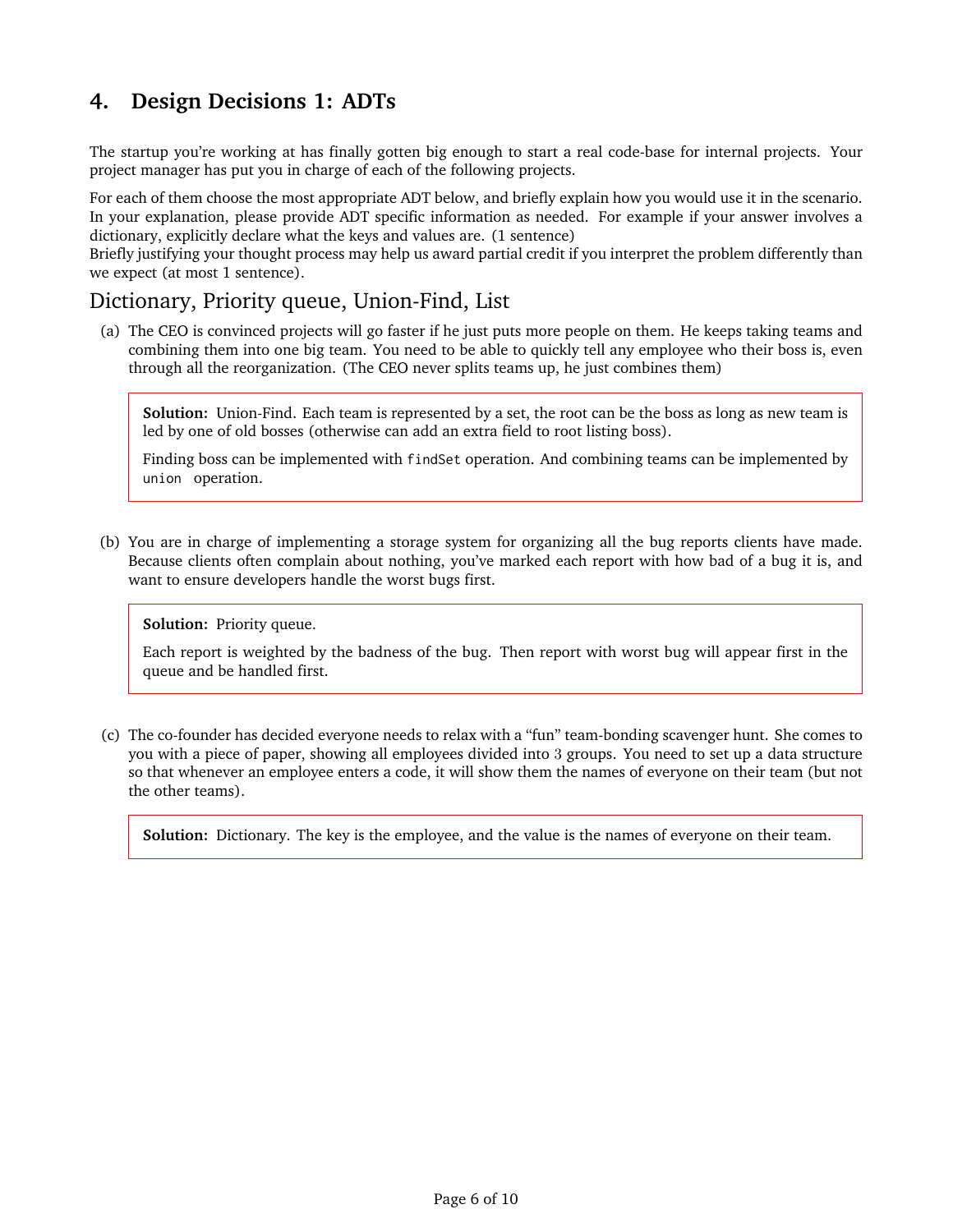### **5. Design Decisions 2: Data Structures**

After the team-bonding scavanger hunt disaster, you quit the startup job and started contributing code to Wikipedia. For each of the following scenarios, we have given two potential data structures, you will analyze the tradeoffs.

(a) You are creating redirect pages for Wikipedia. You want both of the following to be possible:

- When someone enters a "redirect word" on Wikipedia, you should find the article associated with that word (where the user's web browser will be redirected)
- You should be able to list all redirect words **in alphabetical order** along with their associated articles (there needs to be a human-readable page that lists all the redirections).

You decide to use a dictionary, where "redirect words" are keys, and the destination articles are values.

You will analyze two implementations: an AVL tree and a separate-chaining hash table.

(i) What is the simplified big-Θ in-practice running time of finding the associated page given a redirect word? Assume you have  $n$  pairs in your dictionary.

**Solution:** AVL tree:

separate chaining hash table:

(ii) How do you print out all the pairs, with the keys appearing **in alphabetical order** (we're looking for the high-level idea, not pseudocode—at most 1 sentence should suffice)?

**Solution:** AVL tree: An in-order traversal of the AVL tree will print the keys in order (recall that AVL trees are "fully sorted").

separate chaining hash table: Iterate through the entries, placing them in a new array, then sort the array (with, say, mergesort).

(iii) What is the big- $\Theta$  of the in-practice running time of listing all the keys in order?

**Solution:** AVL tree:  $\Theta(n)$ .

separate chaining hash table:  $\Theta(n \log n)$ .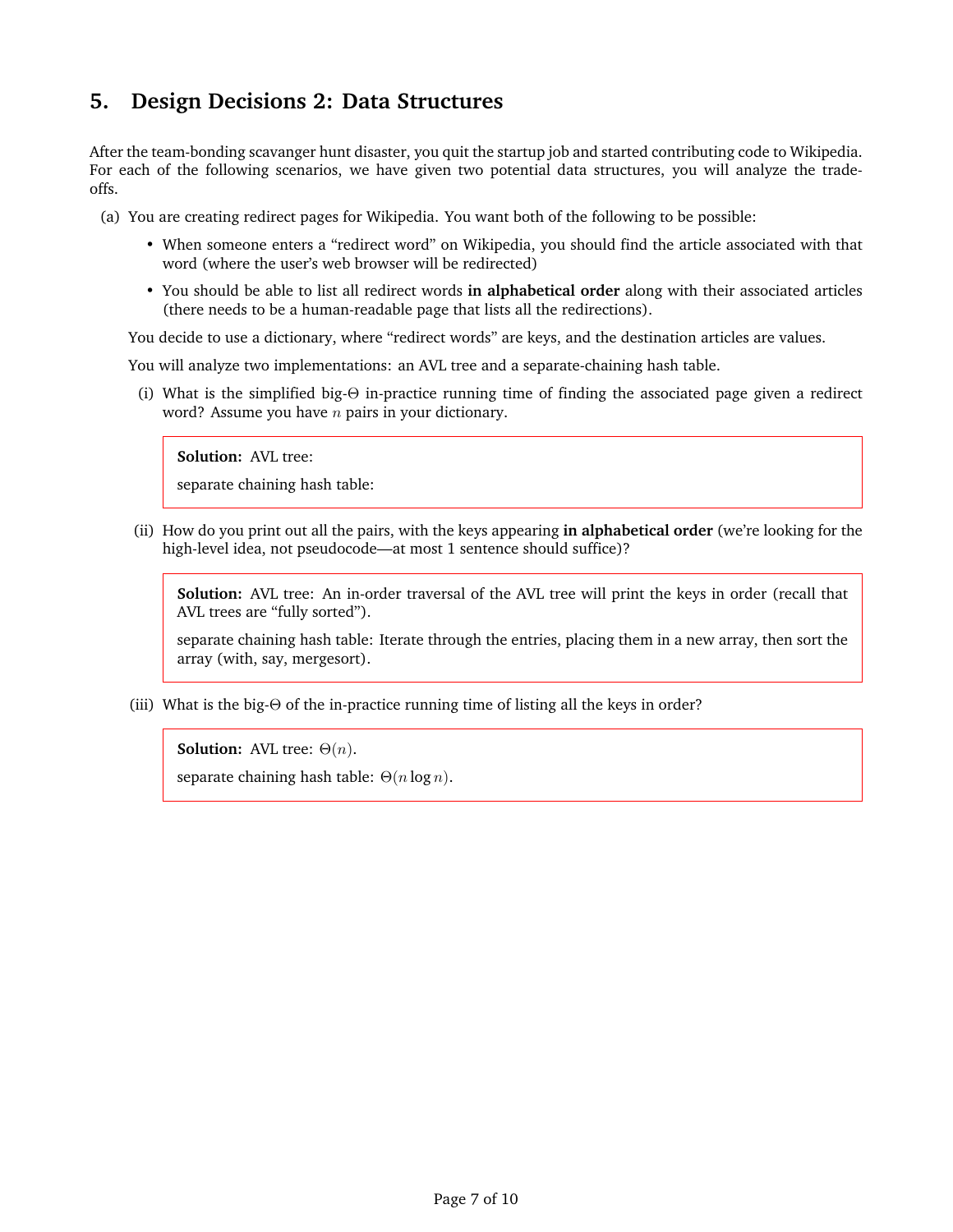- (b) Whenever someone edits a Wikipedia page, a score is automatically generated representing how suspicious it is (e.g., edits to controversial pages or large edits will have higher scores; a single character change has a low score, since it's probably fixing a typo). Human moderators then review the most suspicious changes when they can, but sometimes the number of edits gets so large that a group of non-suspicious ones just have to be deleted without review. You want to both
	- removeMax: Remove the change with the largest score from the data structure (to give it to an moderator)
	- deleteSmaller: Delete all elements with scores less than some value  $v$ .

You decide to use a maximum priority queue as your ADT.

The two implementations you will consider are:

- a 4-heap—unlike Project 3, this heap does not use a dictionary to record the locations of the values; it just has the array. Additionally this is a max-heap, not a min-heap.
- sorted double linked list (i.e., a double linked list where the elements are increasing as you go from front to back).
- (i) What is the simplified, worst-case big-Θ running time of inserting a new edit into the priority queue? Assume you have  $n$  entries in your priority queue.

**Solution:** 4-Heap (assume the heap does not need to resize for this insertion):  $\Theta(\log n)$ .

```
sorted DLL: \Theta(n).
```
(ii) What is the simplified, worst-case big-Θ running time of the removeMax method?

```
Solution: 4-Heap: \Theta(\log n).
sorted DLL: \Theta(1).
```
(iii) Briefly (1–2 sentences) describe how the deleteSmaller method will work on the given data structure. We are looking for minimal detail (e.g., no edge cases or error checking), just a sentence-or-two of an outline. Your implementation should be as efficient as possible.

**Solution:** 4-Heap: iterate over all elements in the heap and remove all the smaller elements, move all remaining elements to the front, then buildHeap the remaining data.

Two slightly slower solutions were awarded partial credit:

- Iterate through the heap, calling the remove method from the programming project
- buildHeap into a min-heap, call removeMin until last element smaller than  $v$  is removed, and buildHeap back into a max-heap.

sorted DLL: start from whichever end of your list contains the smallest elements, and delete elements until we reach some item that is larger than the value  $v$ . Alternative solutions could additionally start from both ends, and if the largest element smaller than  $v$  is discovered, simply set one of its pointers to null, and update the head or tail pointer (i.e. simply cut-off everything to be deleted and let the garbage collector handle it without iterating through all of it)

(iv) Suppose you call the deleteSmaller method and  $k$  elements are removed. What is the simplified, worstcase big-Θ running time of the method? (Your answer may depend on  $k$  and/or  $n$ .)

```
Solution: 4-Heap: Θ(n)
sorted DLL: \Theta(k)
```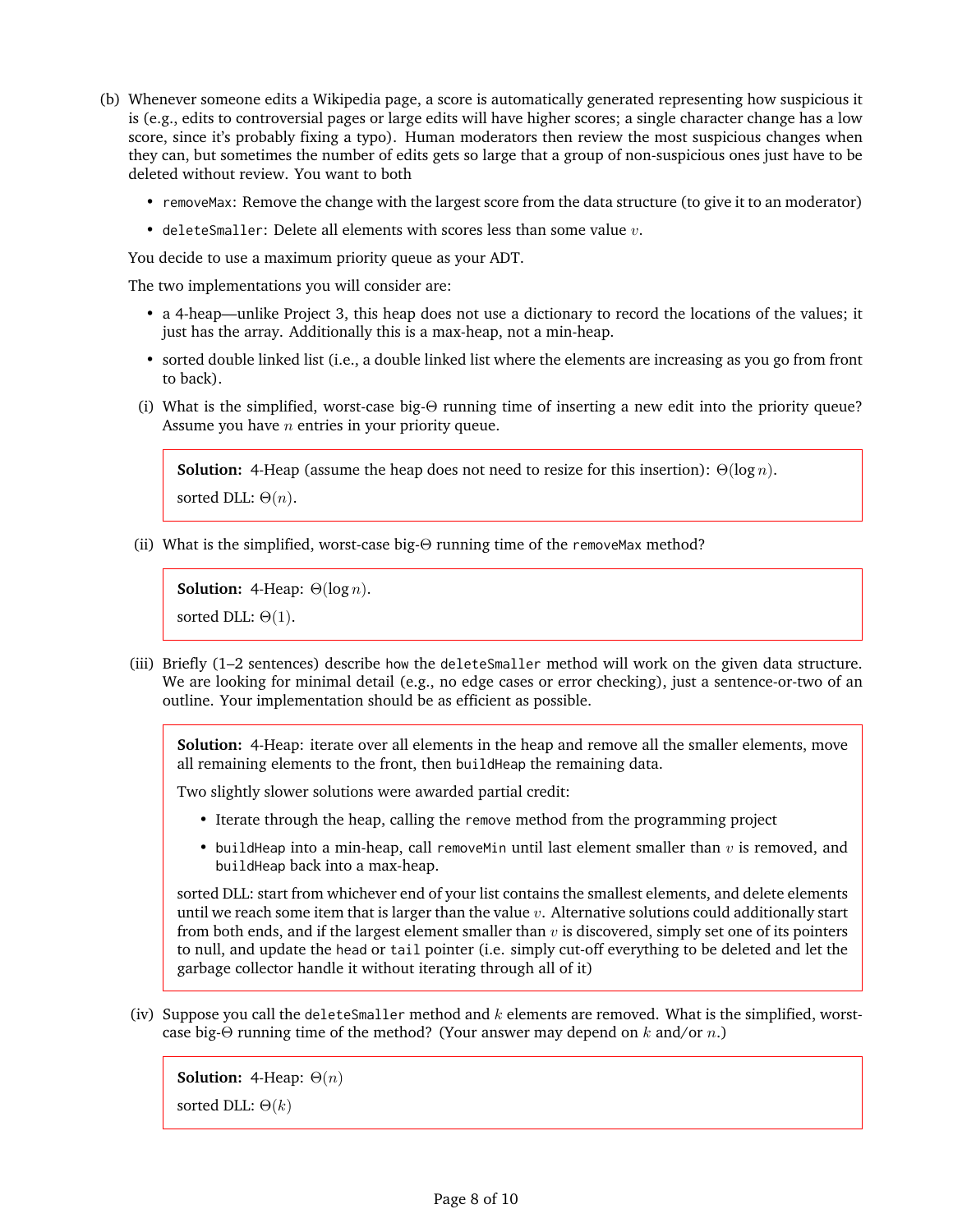#### **6. P vs. NP**

- (a) We discussed the complexity class "NP" What does NP stand for?
	- (i) Not polynomial
	- (ii) Normally polynomial
	- (iii) Nondeterministic polynomial
	- (iv) Nonuniform polynomial

**Solution:** iii

- (b) Which of the following is the best realistic option when the problem you want to solve is NP-complete?
	- (i) Find a library that is guaranteed to efficiently give you the best answer to the problem.
	- (ii) Look for an algorithm that guarantees you a good answer (but not the best one) efficiently.
	- (iii) Abandon all hope, a computer will never do anything useful.

**Solution:** ii

- (c) Which of the following best describes the status of P vs. NP?
	- (i) Most computer scientists believe  $P \neq NP$ , but we have no idea how to prove it.
	- (ii) Computer scientists are evenly split on whether  $P = NP$  or not, but we should know whether it's true for sure in the next ten years.
	- (iii) Most computer scientists believe  $P = NP$ , but are evenly split on whether we will prove it in the near future.

**Solution:** i